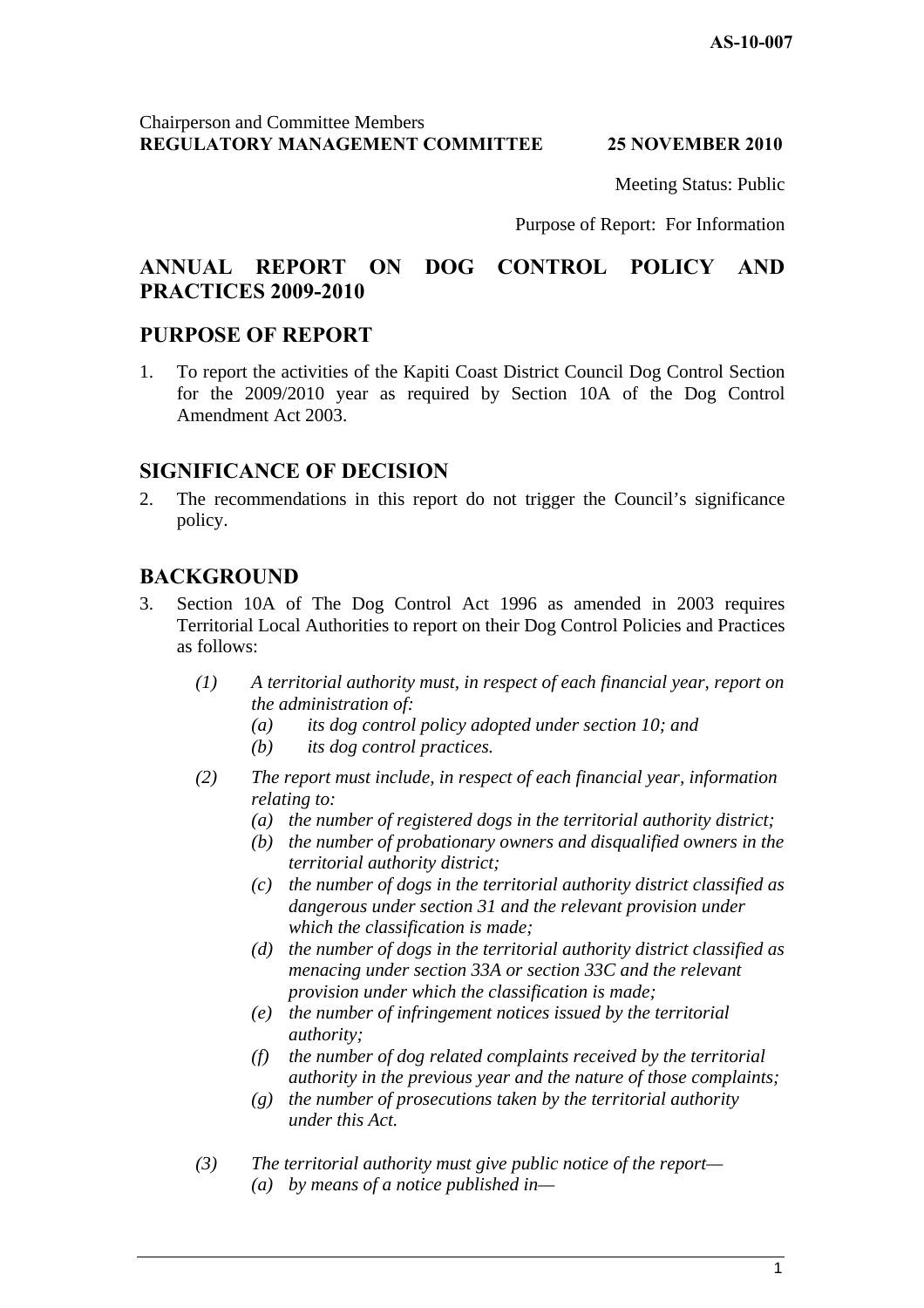- *(i) 1 or more daily newspapers circulating in the territorial authority district; or*
- *(ii) 1 or more other newspapers that have at least an equivalent circulation in that district to the daily newspapers circulating in that district; and*
- *(b) by any means that the territorial authority thinks desirable in the circumstances.*
- *(4) The territorial authority must also, within 1 month after adopting the report, send a copy of it to the Secretary for Local Government.*
- 4. This report details the information required by Section 10A of the Dog Control Act 1996 as amended in 2003.

# **DOG CONTROL POLICY**

5. The Council adopted its Dog Control Policy in November 2009 (refer attachment 1). Adoption of a Dog Control Policy is a requirement of Section 10 of the Dog Control Act 1996

# **CONSIDERATIONS**

#### **Issues and Options**

#### *Council's Dog Control Policy Objectives*

6. The objectives listed in this section were developed as part of the Dog Control Policy to ensure that Council consistently and effectively fulfils its responsibilities under the Act. The following objectives have been based on the provisions of the Act.

#### **Objective 1**

All dogs in the District are kept under proper and appropriate control at all times.

#### **Objective 2**

To prohibit or restrict specific breeds of which are known to be dangerous.

#### **Objective 3**

To eliminate or minimise the distress, danger and nuisance caused by dogs to the general public and their property.

#### **Objective 4**

To ensure that the owners of dogs comply with their obligations under the Act.

#### **Objective 5**

To provide for the exercise and recreational needs of dogs and their owners.

#### **Objective 6**

To recognise good and responsible dog owners and to reward them by reduced fees; to discourage poor dog ownership by applying penalty fees where appropriate.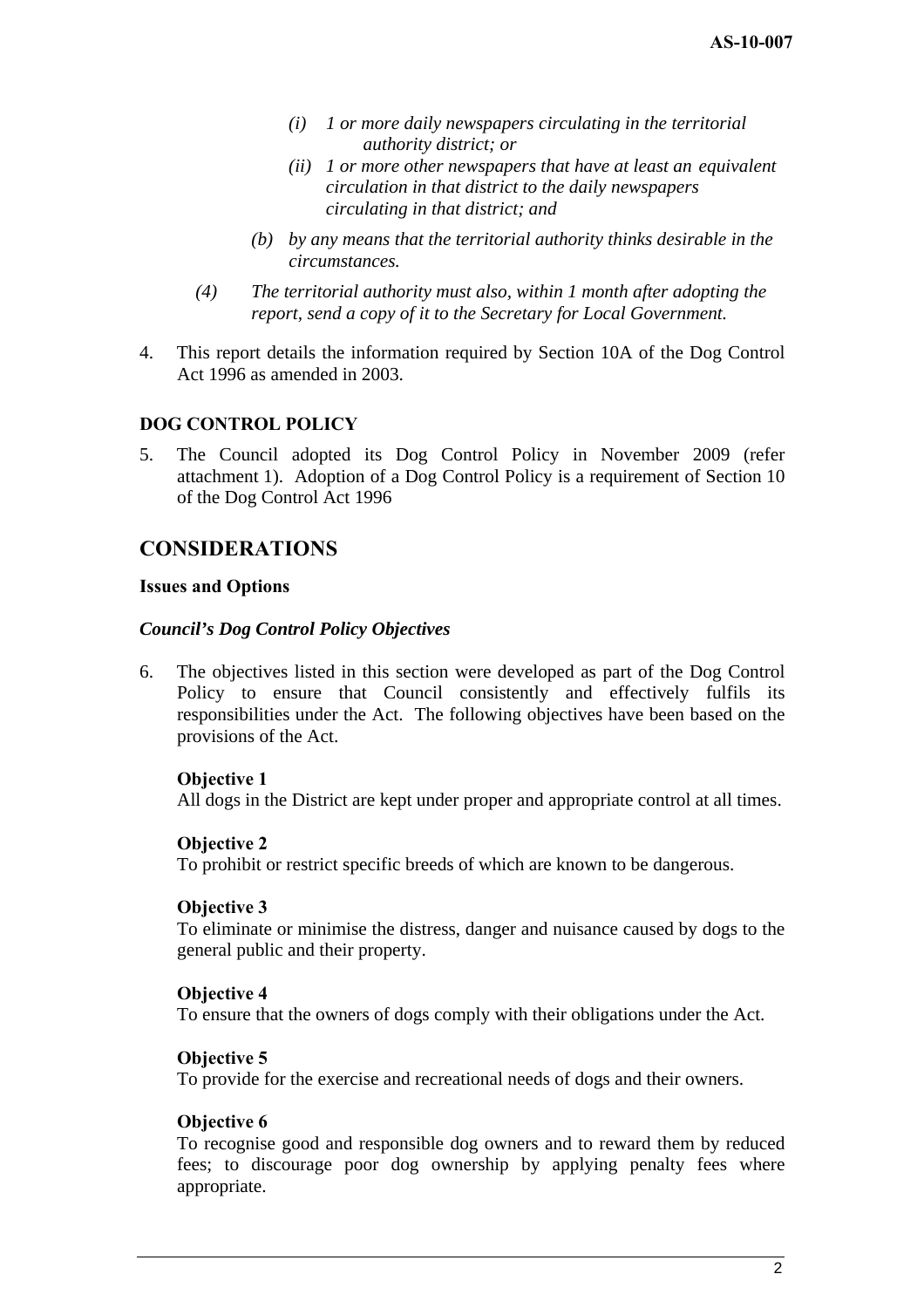### *Council's Dog Control Practices*

- 7. To meet the policy objectives Council employs the following practices:
	- Council employs an Animal Control section within the Assets & Services Group. There are four full-time Animal Control officers who report to the Senior Compliance & Animal Control Officer.
	- Animal Control staff provide a 7 day 24 hour service. Complaints response and district wide patrols operate 8.00am to 5.00pm, Monday to Sunday inclusive. There is also an after hours call out service and staff are rostered to respond to urgent animal and stock control issues. Pound cleaning and dog feeding duties are also rostered amongst the officers.
	- The Animal Control Team with assistance from the Customer Service Team undertakes all statutory requirements, including dog registration, issue of infringement notices and prosecutions.
	- From time to time, Council provides education material and information promoting responsible dog ownership. Examples of awareness programmes and information include:
		- o presentations to various interest groups e.g. meter readers, probation officers, Lions Club etc;
		- o support for the "Dog Extravaganza" in association with the Kapiti Dog Obedience Club;
		- o child safety information;
		- o responsible dog ownership information;
		- o school library holiday programmes;
		- o health and hygiene information;
		- o dog information brochures.
	- The Animal Control staff liaise very closely with both the Kapiti SPCA and Kapiti Horowhenua Animal Rescue based in Levin. This link has proved very successful, allowing opportunities to re-home unclaimed dogs that are assessed as being suitable for re-homing and sharing of information regarding animal welfare issues.
	- Other dog control information (for example, information on dog registration) is published or broadcast regularly in/on local media. It is also available on Council's website and on request from the Customer Service Centres at Rimu Road, Waikanae and Otaki. The new "Kapiti Coast Dog Guide" brochure was distributed to all dog owners and provides detailed information on the dog exercise zones.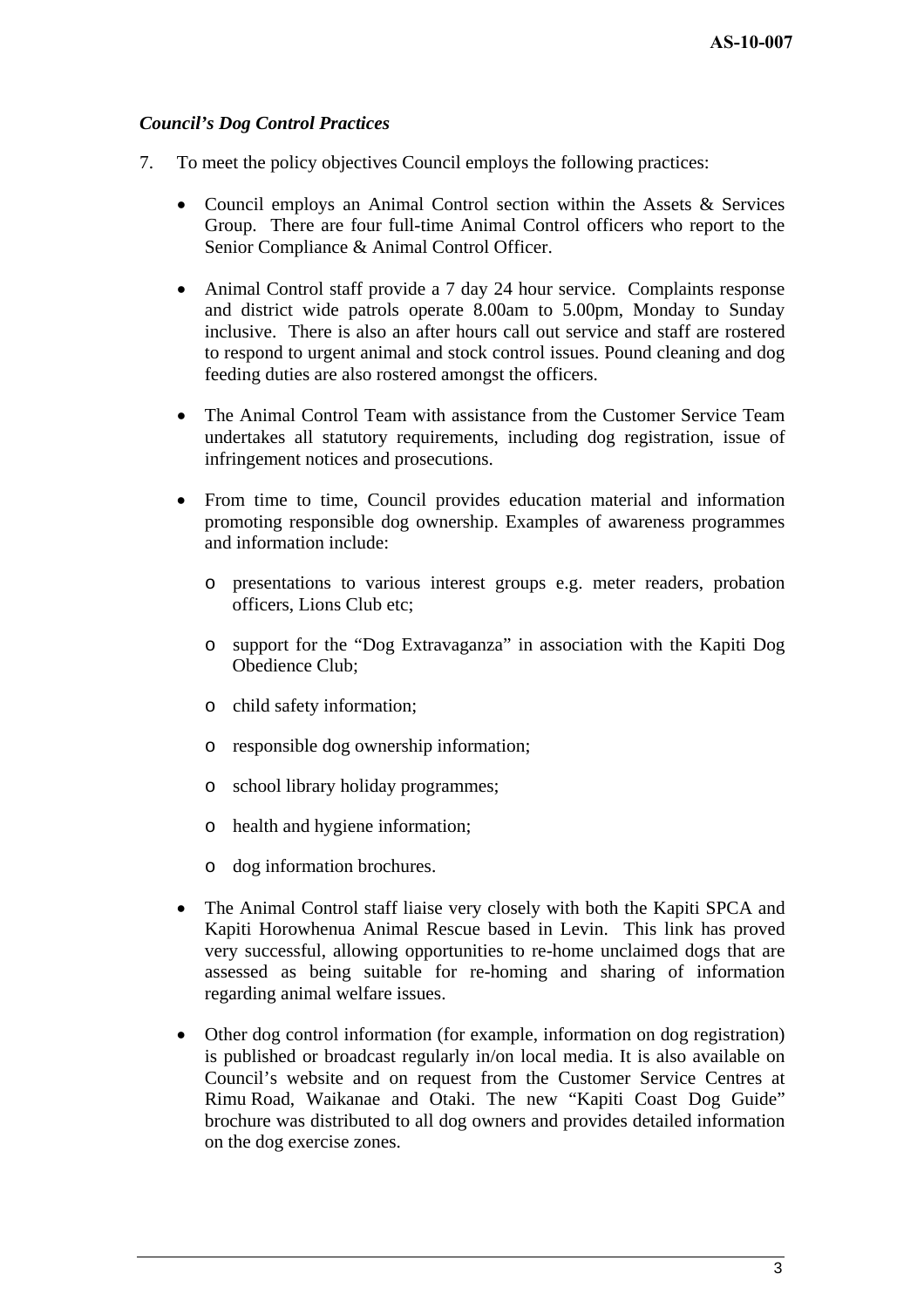- A procedure is in place for special permits to be issued to owners who wish to have more than two dogs on a residential property. The application procedure for these permits ensures that the keeping of dogs does not create a nuisance for other residents.
- A strong emphasis is placed on registration of dogs. If owners have not registered their dog by the end of October, they are served with an infringement notice. The end of year results show that over 99% of known dogs in the district are registered.
- Dog registration fees are reviewed annually and are structured to encourage owners to have their dogs speyed / neutered. A discounted "Approved Owner" rate is also available for owners who can demonstrate a high standard of control.
- Council classifies as menacing those dogs belonging to the breed or type listed in Schedule 4 of the Dog Control Amendment Act 2003. Those breeds or types of dogs current listed are as follows:

**Breed of Dog**: Brazilian Fila, Dogo Argentine, Japanese Tosa

**Type of Dog**: American Pit Bull Terrier

- Council where appropriate and after due process may classify a dog as either dangerous or menacing if a substantiated serious complaint is received about the reported or observed behaviour of the dog.
- Dogs classified as menacing by breed or nature are required to be neutered/spayed within 1 month after receipt of the notice of classification.
- The Kapiti Coast District Council Bylaw 2008 provides for dogs and their owners to generally have access to public places which allows for their reasonable exercise needs whilst ensuring that danger, distress and nuisance to the rest of the community is minimised. Three basic categories of Dog Access Zone are provided for in the Bylaw:
	- o **Prohibited zone:** Dogs not allowed under any circumstances;
	- o **On leash zone:** Dogs allowed only when under leash control;
	- o **Exercise zone:** Dogs allowed running freely, but in view and under direct voice control.

#### *Statistical information*

• 2773 service requests relating to Animal Control were received during the year, of which 1651 were complaints. Customer Service staff are generally the first point of contact for all animal control issues which they formally record within the computerised service request system.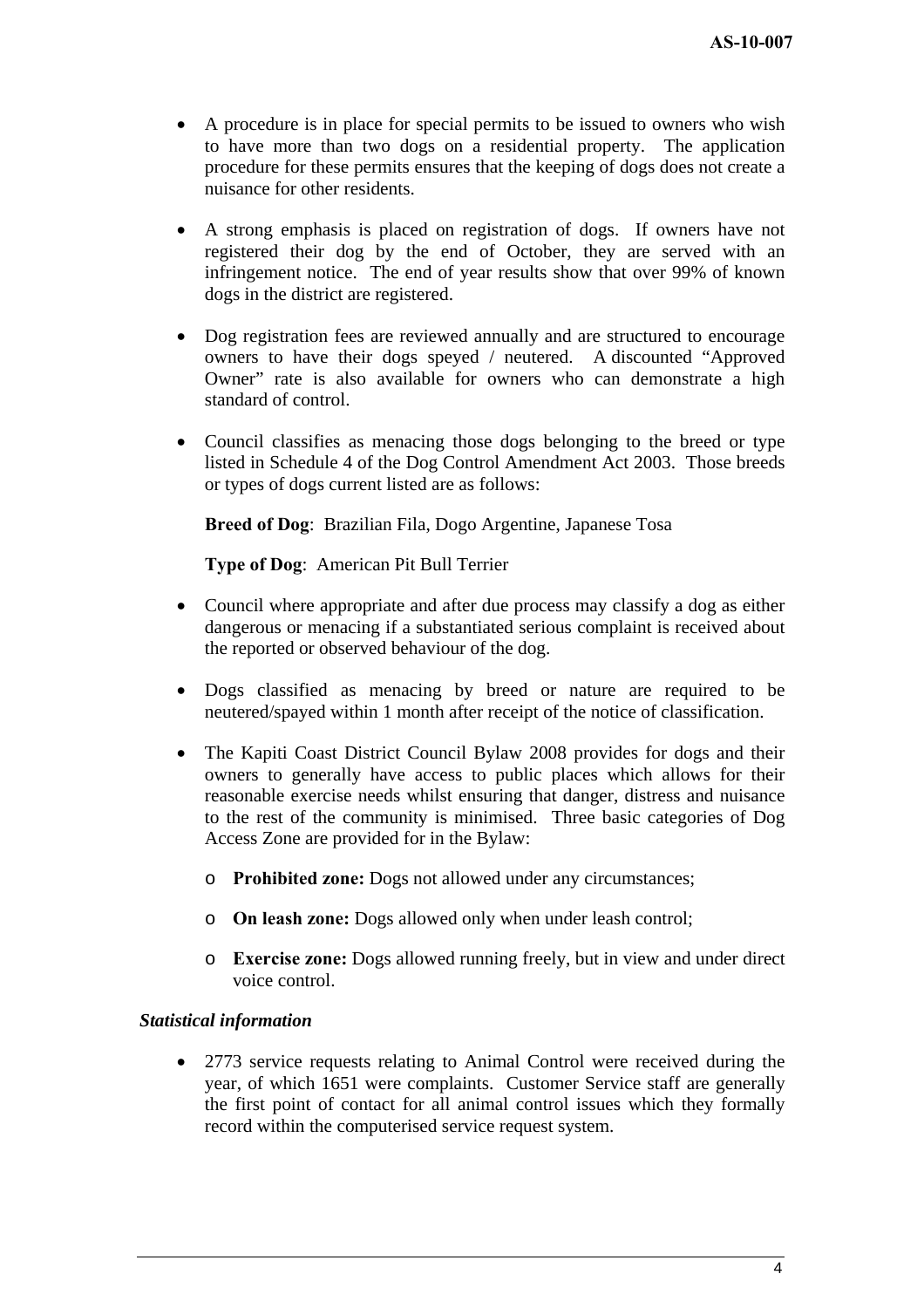# **STATISTICS**

| Dogs & Owners                                              | 2008/2009                 | 2009/2010           |
|------------------------------------------------------------|---------------------------|---------------------|
| Dogs registered as at 30 June 2010                         | 6353                      | 6472                |
| Probationary owners                                        | 0                         | 0                   |
| Disqualified owners                                        | 1                         | $\overline{2}$      |
| Classified dangerous dog as at 30 June 2009                | $\overline{7}$            | 0                   |
| Classified menacing dog 33A - classified by deed           | 70                        | $17*$               |
| Classified menacing dog 33C - classified by breed          | 72                        | $31*$ (refer        |
|                                                            |                           | explanatory note)   |
| <b>Complaints</b>                                          |                           |                     |
| Attacks on persons, stock, poultry, domestic animals       | 121                       | 123                 |
| Dog Threatening                                            | 168                       | 142                 |
| Wandering                                                  | 741                       | 700                 |
| <b>Barking</b>                                             | 487                       | 461                 |
| Fouling                                                    | 32                        | 40                  |
| <b>Complaints about Stock</b>                              | 200                       | 185                 |
| <b>Total</b>                                               | 1749                      | 1651                |
|                                                            |                           |                     |
| <b>Infringements Issued</b>                                |                           |                     |
| Keeping an unregistered dog                                | 114                       | 33                  |
| Failure to Notify Change of address                        | 1                         | 0                   |
| Failure to keep a dog under control                        | 20                        | 46                  |
| Failure to comply with a by law                            | 1                         | $\overline{2}$      |
| Wilful obstruction of a dog control officer                | 1                         | 0                   |
| Failure to supply requested details                        | 1                         | 0                   |
| Failure to comply with the effects of a classified dog     | 33                        | $\overline{7}$      |
| Failure to comply with the effects of a disqualified owner | $\mathbf 0$               | $\overline{0}$      |
| Failure to provide the necessities                         | $\overline{0}$            | $\overline{0}$      |
| Failure to implant microchip                               | 13                        | 0                   |
| Falsely notifying death of a dog                           | $\mathbf 0$               | 0                   |
| <b>Total</b>                                               | 184                       | 88                  |
|                                                            |                           |                     |
| <b>Prosecution</b>                                         |                           |                     |
| Section 18, wilful obstruction of Dog Control Officer      | 0                         | 1                   |
| Sec 33EC, failure to comply with effects of menacing       | $\mathbf 0$               | $\overline{2}$      |
| classification                                             |                           |                     |
| Sec 52(a), failure to control on land or premises          | $\pmb{0}$                 | 1                   |
| Sec 53(1), failure to control                              | $\overline{0}$            | $\overline{5}$      |
| Sec 57(A), rushing in a public place                       | 0                         | 4<br>$\overline{5}$ |
| Section 57(2) being an owner of a dog which committed an   | $\overline{5}$            |                     |
| attack<br><b>Total</b>                                     | $5\phantom{.0}$           | $18**$ (refer       |
|                                                            |                           | explanatory note)   |
|                                                            |                           |                     |
| <b>Prosecution Outcomes</b>                                |                           |                     |
| Guilty & Order for Destruction of Dog                      | 1                         | 5                   |
|                                                            |                           |                     |
| Not Guilty                                                 | 0                         | 0                   |
| Outstanding still before Court                             | $\overline{4}$ *** (refer | $\overline{0}$      |
|                                                            | explanatory note)         |                     |
| <b>Impounding</b>                                          |                           |                     |
| Impounded dogs returned to owner                           | 392                       | 373                 |
| Impounded dogs euthanized                                  | 83                        | 70                  |
|                                                            |                           |                     |
| Impounded dogs surrendered to SPCA or Animal Rescue        | 34                        | 18                  |
| Impounded dogs re-homed through pound                      | 17                        | 16                  |
| <b>Total</b>                                               | 526                       | 477                 |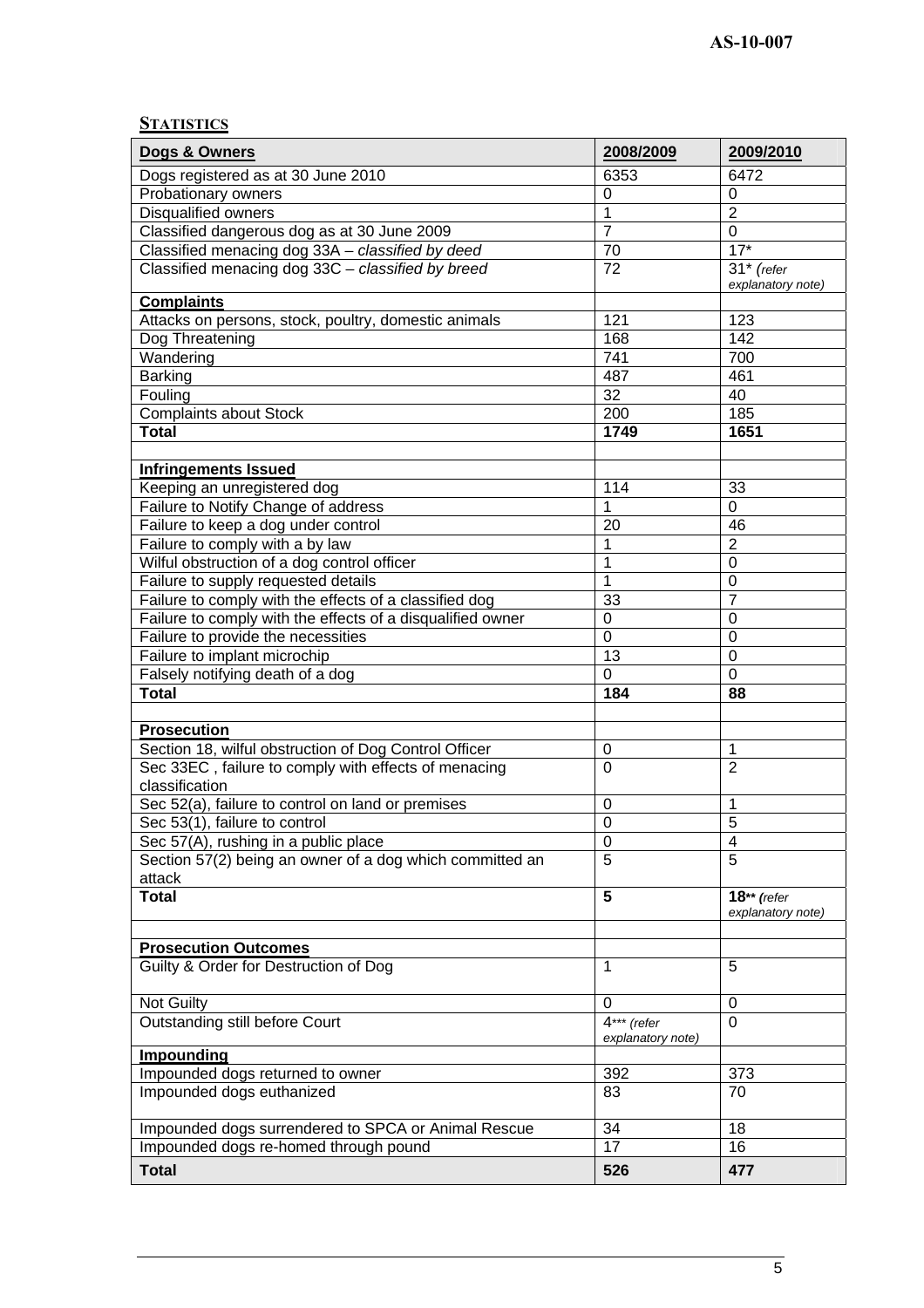#### *Explanatory notes*

*\* The higher number of menacing classifications in 2008/2009 can be attributed in the main to a number of classifications being revoked and subsequently re-instated. This was a consequence of the warrant delegation issue.* 

*\*\* 8 individual dog owners were prosecuted and in some instances this involved multiple charges being laid. Only the substantive charges were included for the 2008/2009 report.* 

*\*\*\* The 4 outstanding prosecution matters from 2008-2009 were resolved resulting in 3 convictions and destruction orders being made for the dogs in 2 of the cases. In 1 case the owner voluntarily arranged for destruction of the dog and 1 case was withdrawn.* 

# **FINANCIAL CONSIDERATIONS**

8. The operating costs were met within existing budgets.

# **LEGAL CONSIDERATIONS**

9. The only legal consideration to be considered as part of this report is Section 10 of the Dog Control Act 1996.

# **DELEGATION**

10. This Regulatory Management Committee has the delegation to consider and adopt this report under Part B.2 (7.2) of the Governance Structure which reads:

#### *Animal Control*

- *7.1 Authority to exercise the functions, duties and powers of the Council under the Dog Control Act 1996 and the Kapiti Coast District Council Dog Control Bylaw 2008, and the Impounding Act 1955;*
- *7.2 Authority to develop, review and recommend to Council a Dog Control Policy under section 10A of the Dog Control Act 1996;*
- *7.3 Authority to consider and adopt an Annual Report on Dog Control Policy and Practices in the District under section 10 and 10AA of the Dog Control Act 1996.*

# **CONSULTATION**

11. No additional consultation is required.

# **POLICY IMPLICATIONS**

12. The Dog Control Policy is consistent with Outcomes 1 and 7 of the Long Term Council Community Plan:

*Outcome 1: there are healthy natural systems that people can enjoy;*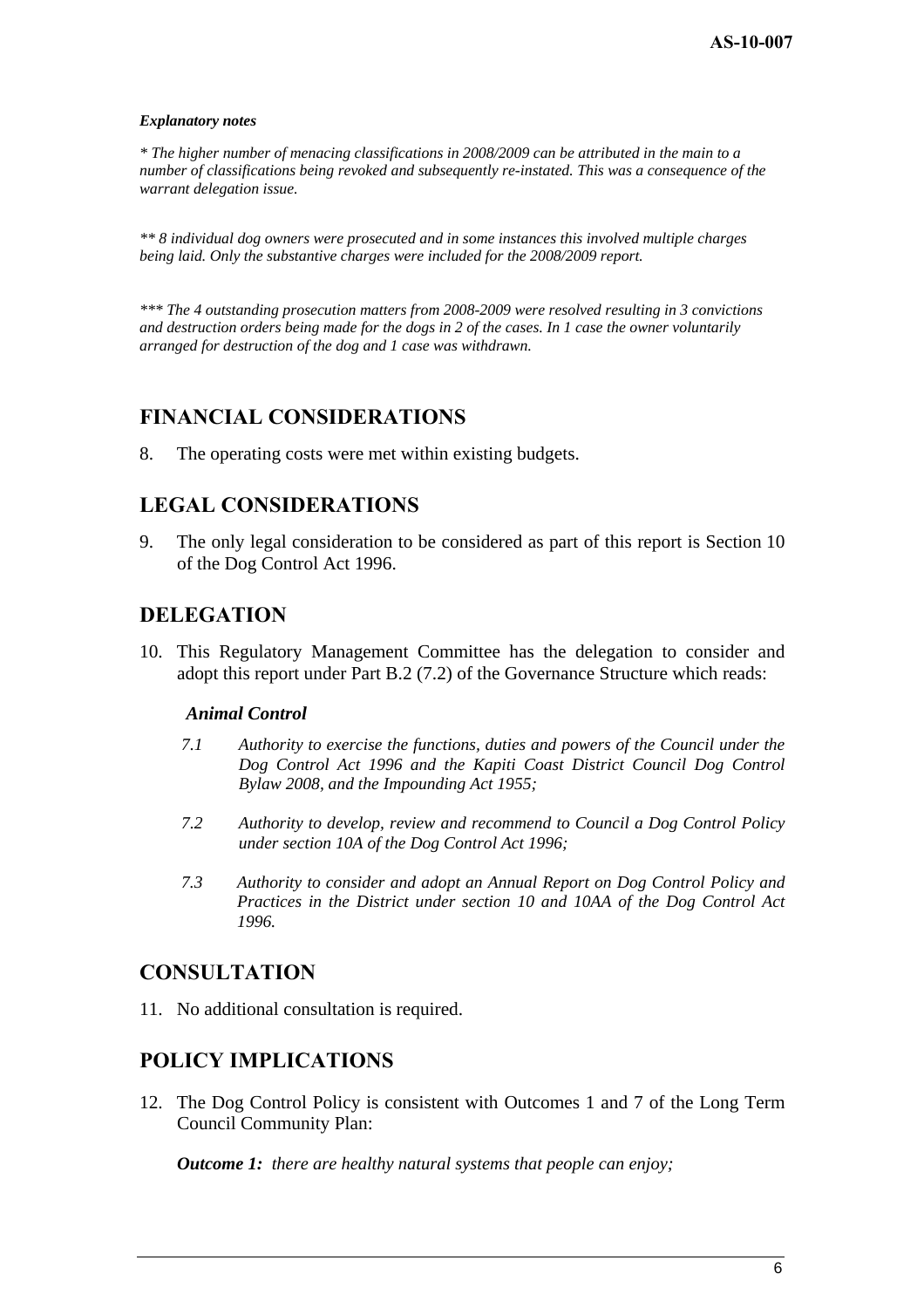*Outcome 7: the District has a strong healthy, safe and involved community.*

# **PUBLICITY CONSIDERATIONS**

13. Public notice of this report will be given by means of a notice published in 1 or more daily newspapers circulating in the district or 1 or more other newspapers with equivalent circulation to the daily newspapers circulating in the district

# **OTHER CONSIDERATIONS**

14. A copy of this report must be forwarded to the Secretary for Local Government within one month of its adoption.

### **RECOMMENDATIONS**

15. That the Committee receives report AS-10-007 (Annual Report on Dog Control Policy and Practices 2009-2010).

**Report prepared by:** Approved for submission by:

**Bryan Edwards** Sean Mallon **SENIOR COMPLIANCE & ANIMAL CONTROL OFFICER** 

**ACTING GROUP MANAGER, ASSETS AND SERVICES** 

**Appendix: Attachment 1 Kāpiti Coast District Council Dog Control Policy 2009**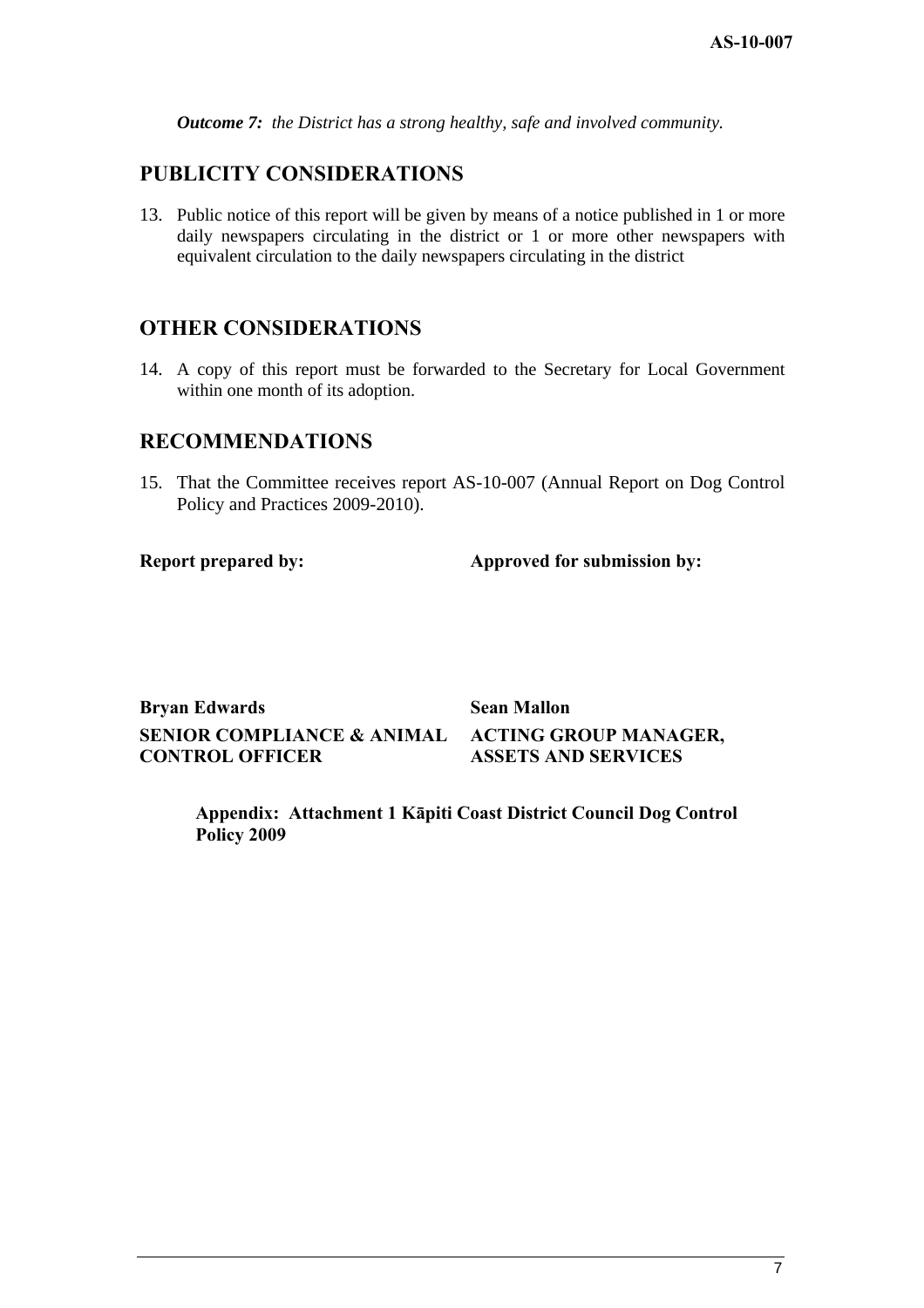

# **KAPITI COAST DISTRICT COUNCIL DOG CONTROL POLICY 2009**

|    | TITLE, COMMENCEMENT AND APPLICATION<br>9                                    |  |
|----|-----------------------------------------------------------------------------|--|
|    | DOG CONTROL POLICY VALIDATION 9                                             |  |
|    | PURPOSE OF THIS POLICY                                                      |  |
|    | <b>POLICY OBJECTIVES</b><br>10                                              |  |
|    | POLICY CLAUSES 10                                                           |  |
|    |                                                                             |  |
| 2. |                                                                             |  |
| 3. |                                                                             |  |
| 4. |                                                                             |  |
| 5. |                                                                             |  |
| 6. |                                                                             |  |
| 7. |                                                                             |  |
| 8. |                                                                             |  |
| 9. |                                                                             |  |
|    |                                                                             |  |
|    |                                                                             |  |
|    |                                                                             |  |
|    |                                                                             |  |
|    |                                                                             |  |
|    |                                                                             |  |
|    | 16. Dog Areas defined under the Conservation Act 1987 or National Parks Act |  |
|    | 1980 —<br>18                                                                |  |
|    |                                                                             |  |
|    |                                                                             |  |
|    |                                                                             |  |
|    |                                                                             |  |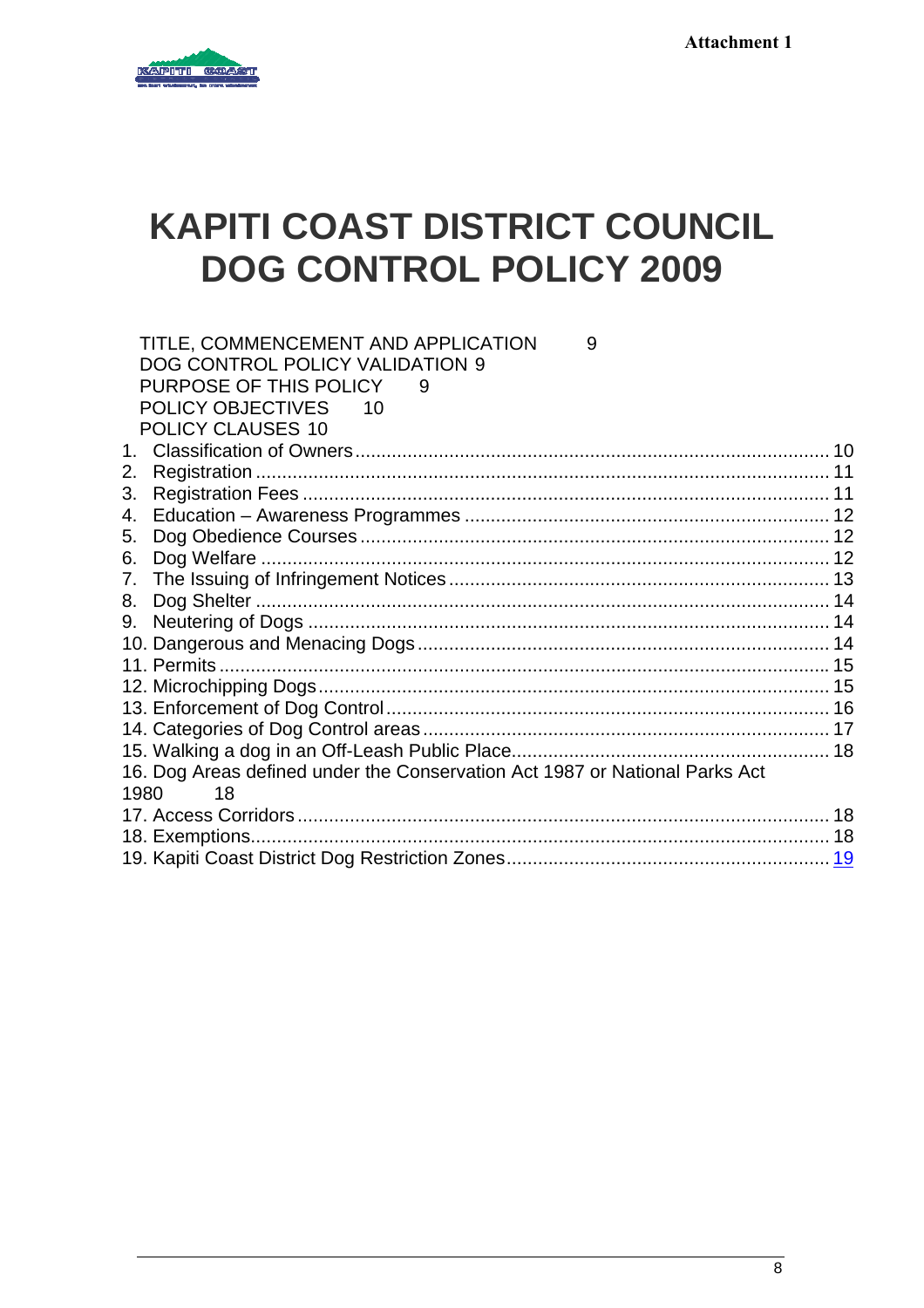<span id="page-8-0"></span>

# **TITLE, COMMENCEMENT AND APPLICATION**

This Policy may be cited as the Kapiti Coast District Council Dog Control Policy 2009 and shall come into force on 12 November 2009

This Policy applies to any part of the Kapiti Coast District.

This Policy replaces the Kapiti Coast District Council Dog Control Policy 1997.

### **DOG CONTROL POLICY VALIDATION**

The Kapiti Coast District Council Dog Control Policy 2009 was approved at a meeting of the Kapiti Coast District Council on 12 November 2009 after completion of the Special Consultative Procedure.

### **PURPOSE OF THIS POLICY**

The purpose of this policy is to outline how the Kapiti Coast District Council ('Council') will address the requirements set out in section 10 of the Dog Control Act 1996 and the Dog Control Amendment Act 2003, together referred to in this Policy as the Act. The object of the Act is:

- (a) to make better provision for the care and control of dogs
	- i. by requiring the registration of dogs; and
	- ii. by making special provision in relation to dangerous or menacing dogs; and
	- iii. by imposing on the owners of dogs, obligations designed to ensure that dogs do not cause a nuisance to any person nor injure, endanger, or cause distress to any person; and
	- iv. by imposing on owners of dogs obligations designed to ensure that dogs do not injure, endanger, or cause distress to any other dog, stock, poultry, domestic animal, or protected wildlife; and
- (b) to make provision in relation to damage caused by dogs.

Council has the requirement to manage most of the provisions in the Act. This includes providing a dog control and impounding operation. Another obligation on Council is to develop a policy on dogs within their area. This policy must include the following matters:

- 1. to specify the nature and application of all bylaws made or to be made under the Act;
- 2. to classify public places where dogs shall be given access;
- 3. include details in the policy as the territorial authority thinks fit including, but not limited to:
	- fees or proposed fees
	- owner education programmes
	- dog obedience courses
	- classifying owners as probationary
	- disqualifying owners from owning dogs
	- the issuing of infringement notices.

When adopting a Policy on dogs the Council must have regard to the following matters:

- the exercise and recreational needs of dogs and their owners
- the need to minimise danger, distress, and nuisance to the community generally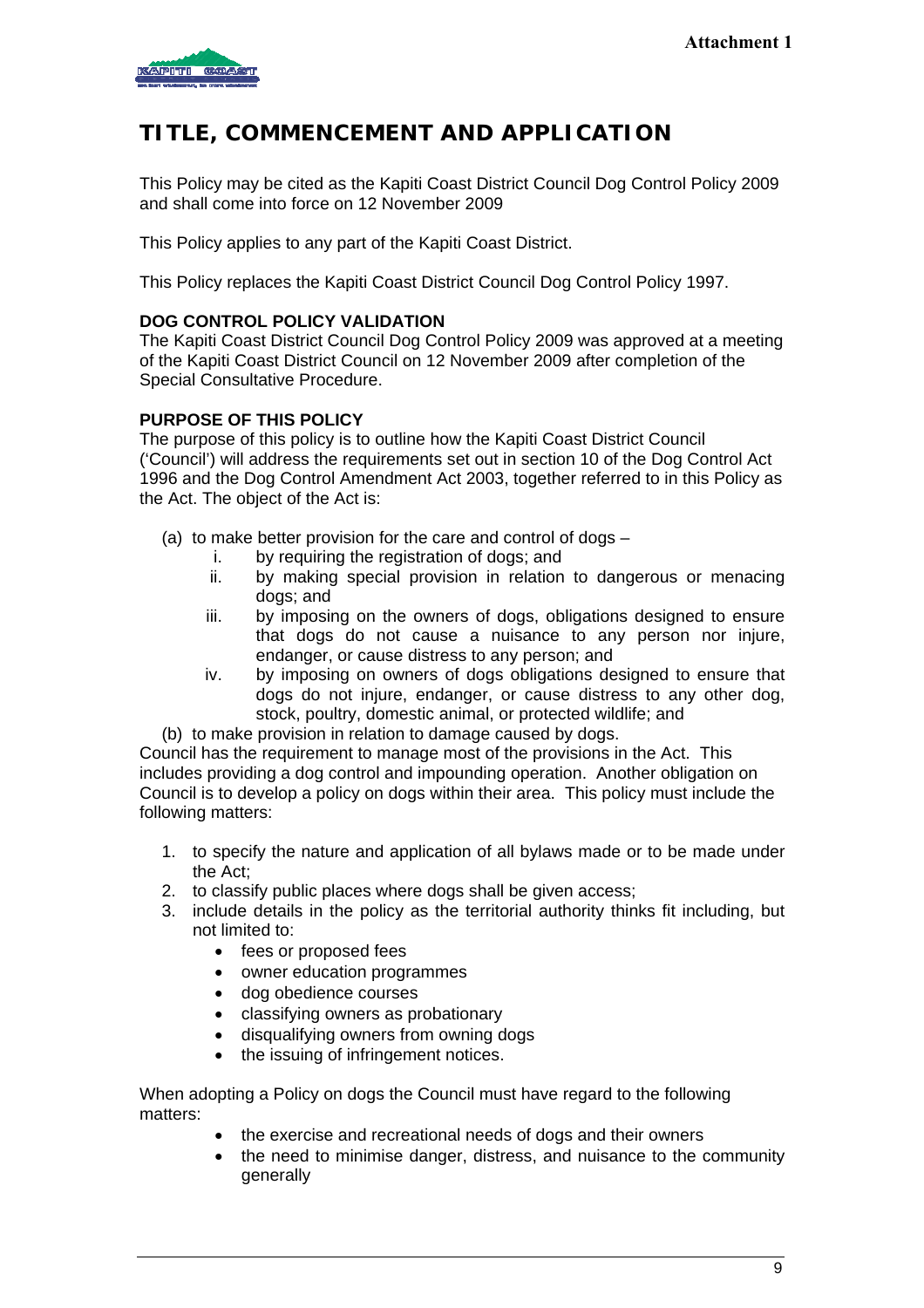<span id="page-9-0"></span>

- the need to avoid the inherent danger or uncontrolled dogs in public places frequented by the general public, and
- the importance of enabling the public to use streets, and public amenities without fear of attack or intimidation by dogs.

#### **POLICY OBJECTIVES**

The objectives listed in this section have been developed to guide the Dog Control Policy and ensure that Council consistently and effectively fulfils its responsibilities under the Act. The following objectives have been based on the provisions of the Act.

#### **Objective 1**

All dogs in the District are kept under proper and appropriate control at all times

#### **Objective 2**

To prohibit or restrict specific breeds of dogs which are known to be dangerous

#### **Objective 3**

To eliminate or minimise the distress, danger and nuisance caused by dogs to the general public and their property

#### **Objective 4**

To ensure that the owners of dogs comply with their obligations under the Act

#### **Objective 5**

To provide for the exercise and recreational needs of dogs and their owners

#### **Objective 6**

To recognise good and responsible dog owners and to reward them by reduced fees; to discourage poor dog ownership by applying penalty fees where appropriate.

In order to achieve the objectives stated above the Kapiti Coast District Council proposes to adopt this updated Dog Control Policy, in accordance with section 10 of the Dog Control Act 1996.

#### **POLICY CLAUSES**

#### **Classification of Owners**

There are four dog owner classifications used by the Kapiti Coast District Council:

Two are specified in the Dog Control Act 1996:

- *Probationary Owners* (defined in section 21)
- *Disqualified Owners* (defined in section 25)

In addition to these two owner classifications provided in the Dog Control Act 1996, other owner classifications are designated by the Council:

• *Approved Dog Owners* 

The criteria for being granted this status is based on a good record of compliance with dog legislation and the owner successfully completing the following requirements:

- o the dog is micro-chipped (where required by the Dog Control Act 2003); and
- o in the last two years the dog hasn't been impounded, chased or returned home or been subject to any justified complaint; and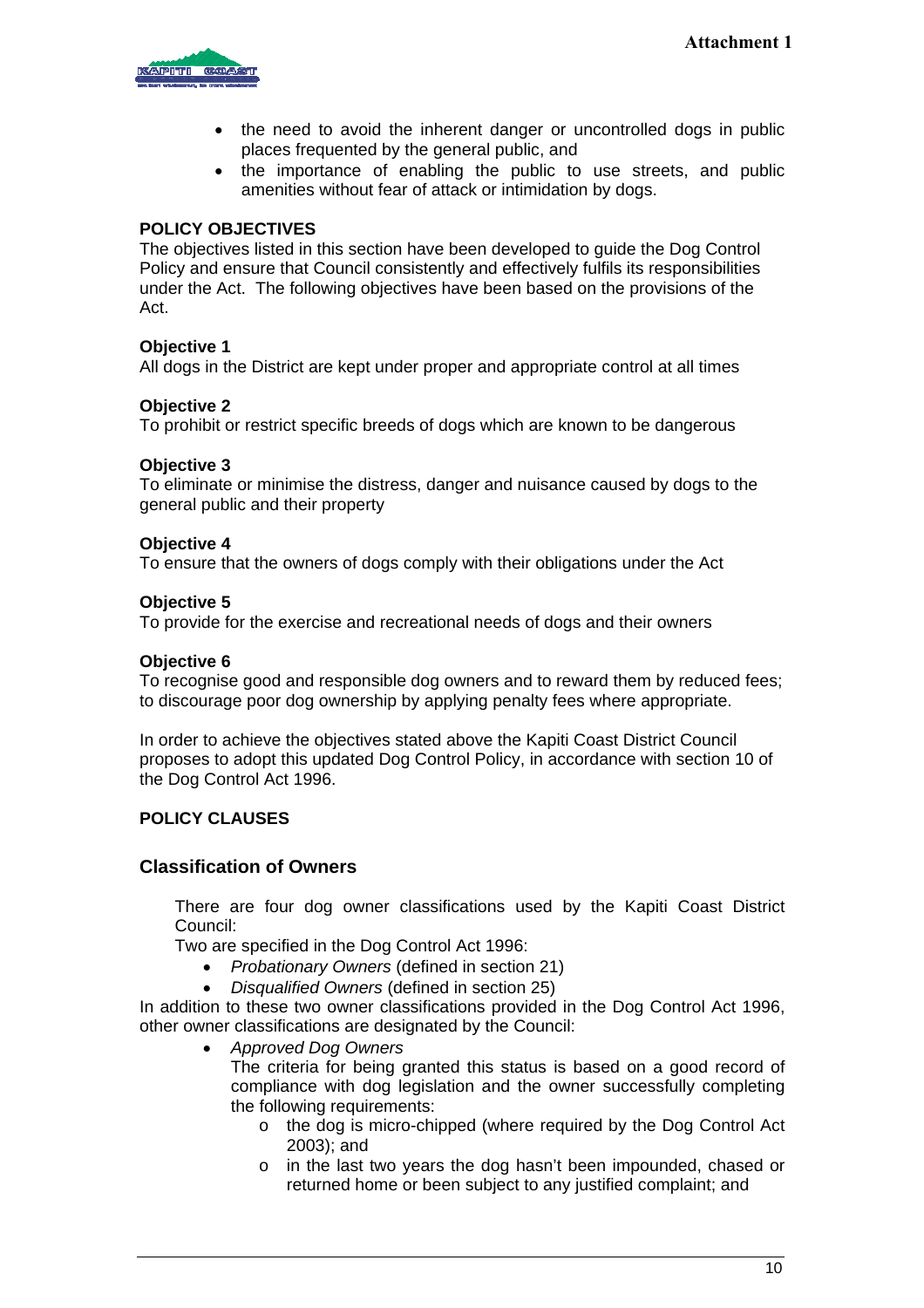<span id="page-10-0"></span>

- o the owners property and dog accommodation meet Council criteria for fencing, access, dog shelter and exercise areas; and
- o the owner has been a recorded dog owner in the Kapiti Coast District for the last twelve months; and
- o an approved owner processing fee and all registration fees have been paid; or
- o an approved owner from another District; or
- o a current registered member of the New Zealand Kennel Club.
- *Other Owners*

This includes all other owners not complying with, or whose property does not meet, the criteria for Approved Dog Owner Status, nor do they meet the category of Probationary or Disqualified Owners.

### **Registration**

The maintenance of a registration system is both a statutory requirement and an essential component of the efficient running of a dog control service. In the maintenance of a dog register Council shall do the following:

- Provide information to owners and potential owners about important rules for dogs and their obligation to register their dog.
- Monitor registration and take action against owners who fail to register their dog/s. This includes:
	- $\circ$  issuing or a warning or infringement notice:
	- o impounding of unregistered dogs; and
	- o the requirement that all dogs be registered before they are released from the pound.

#### **Registration Fees**

The provision of a dog control service includes the maintenance of dog registration databases, the monitoring of regulations and bylaws, response to complaints, enforcement actions, and education programmes. It is important that the costs involved with the dog control service are identified and recovered through the appropriate means. Council will, where possible, recover costs associated with dog control from those who benefit from the service where they can be identified.

There are constraints on Council recovering costs and the user of a service cannot always be directly identified. The monitoring of regulations and bylaws or the impounding of a dog whose owner cannot be identified are two examples where the immediate user of the service cannot be identified. Enforcement actions (Council prosecuting an owner in Court) are an expensive process and the ability to recovers these costs is constrained by law.

Where the cost cannot be fully identified with a particular group the cost must still be allocated. The public does benefit from a dog control service (e.g. reduction in nuisance factors, safety issues addressed, no roaming dogs) and therefore they should contribute to the cost. However dog owners should be responsible for most of the Council's costs associated with the provision of a dog control service.

The Council will recover most of the costs associated with dog control through Registration, Control and Enforcement fees.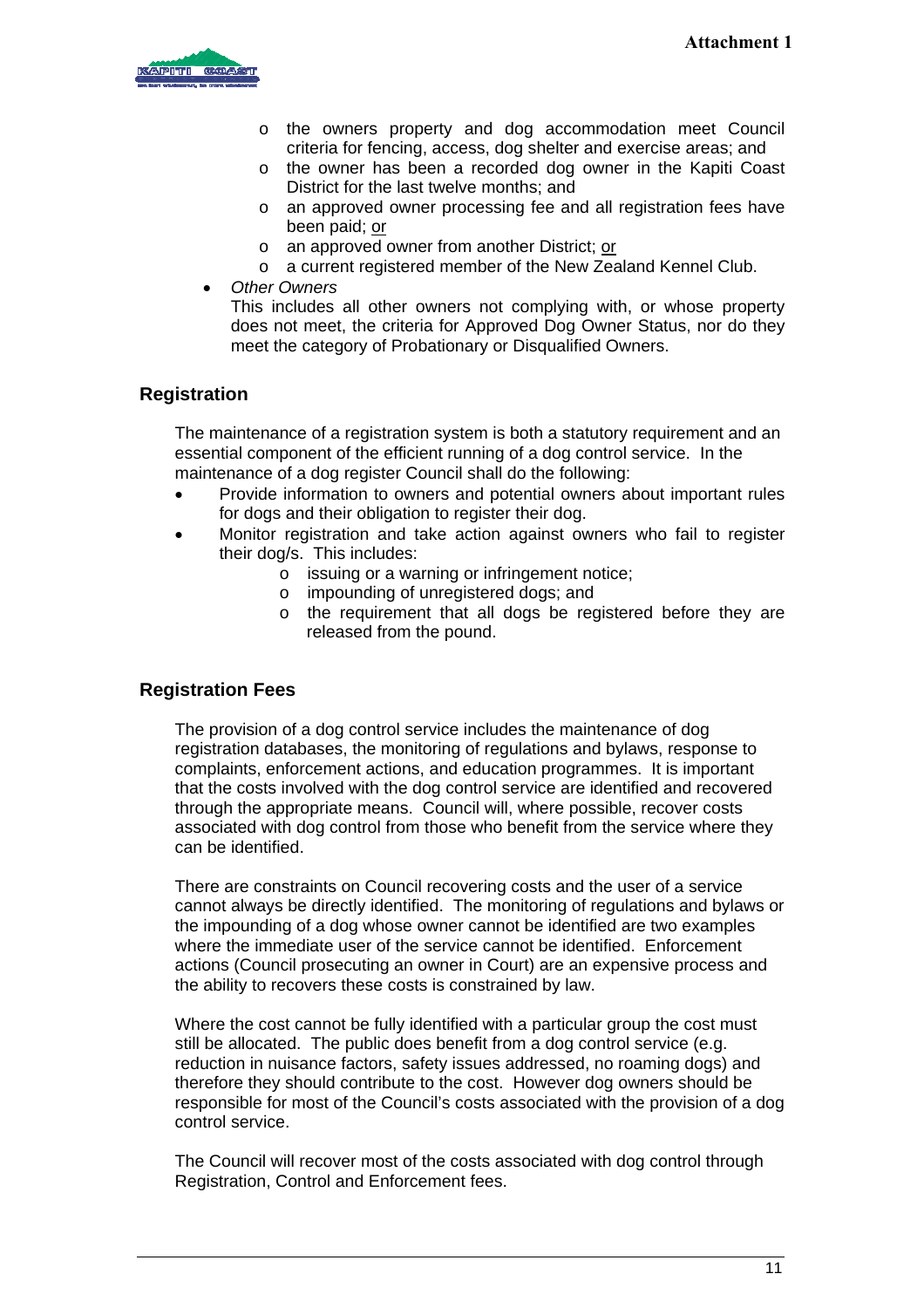<span id="page-11-0"></span>

Fees are set and advertised on at least one occasion each registration year (01 July to 30 June). Council is committed to keeping annual dog registration fees as low as possible and will review its dog control service at least every three years.

|           | Registration and fees are prescribed as follows:<br>All dogs are required to be registered in accordance with the Dog Control                                                                                                                        |
|-----------|------------------------------------------------------------------------------------------------------------------------------------------------------------------------------------------------------------------------------------------------------|
|           | Act 1996.                                                                                                                                                                                                                                            |
| $\bullet$ | Dog registration fees will be set for neutered or spayed dogs, in<br>accordance with section 37(2)(a) of the Dog Control Act 1996, this fee is to<br>be:                                                                                             |
|           | less than the standard registration fee for Other Dog Owners but<br>a)<br>greater than the Approved Dog Owner fee; and                                                                                                                               |
|           | a sufficiently large concession on the standard registration fee to give<br>b)<br>a strong incentive to neuter or spay dogs                                                                                                                          |
| $\bullet$ | There is a reduced registration fee under section 37(2)(b) for working dogs<br>(as defined in section 2 of the Dog Control Act 1996) and under section<br>37(2)(e) for dog owners who have been granted Approved Dog Owner<br>Status by the Council. |
| ٠         | There are no registration fees for Disability Assist Dogs as defined under<br>section 2 in the Dog Control Act 1996.                                                                                                                                 |
| ٠         | Council may impose a penalty for late registration fee payment.<br>There is an increased registration fee for dogs classed as dangerous in<br>accordance with section 31 of the Dog Control Act 1996.                                                |

# **Education – Awareness Programmes**

From time to time the Council will provide education material and information promoting responsible dog ownership and responsible interaction with dogs. Examples of awareness programmes and information include:

- child safety information;
- responsible dog ownership information;
- school education programmes;
- health and hygiene information; and
- dog information brochures
- NZKC Canine Good Citizen Programme

# **Dog Obedience Courses**

The Council will encourage and promote dog obedience courses to dog owners.

# **Dog Welfare**

Kapiti Coast District Council recognises the benefits of good and proper dog care. Owners have an obligation to ensure that their dog:

- is adequately housed
- receives proper and sufficient food and water
- is regularly and adequately exercised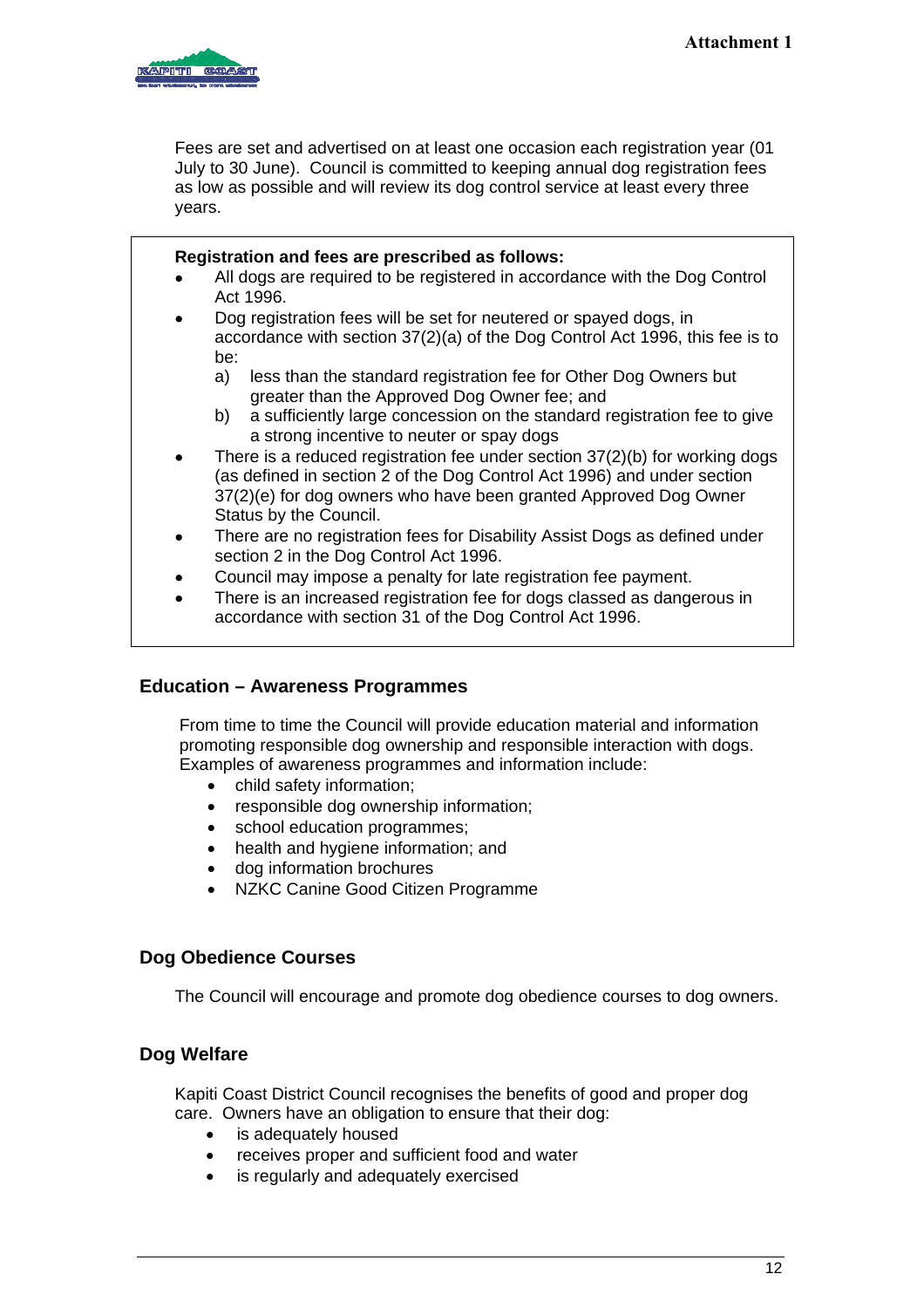<span id="page-12-0"></span>

It is an absolute requirement that dog owners provide adequate shelter, accommodation, food and water and veterinary care for their dog(s). Apart from the obvious humane aspects, a well cared-for dog will be a better companion animal or working dog, will respond better to training, and will be less likely to cause problems or nuisances. Caring for a companion animal is also a very useful aid to the general education of children. All of these aspects are in the best interests of the dogs, their owners and the community at large. Council therefore will continue to ensure that the sections of the Dog Control Act 1996 devoted to dog welfare are enforced.

# **The Issuing of Infringement Notices**

 $\overline{1}$ 

 $\mathbf{r}$ 

The Council will issue warnings, at the officers discretion, and/or infringement notices, for infringement offences as set out in Schedule 1 of the Dog Control Act 1996.

| <b>Section</b><br>of the Act | <b>Infringement Offence Summary</b>                                                                                 | <b>Maximum fee</b><br>set under the<br>Act |
|------------------------------|---------------------------------------------------------------------------------------------------------------------|--------------------------------------------|
| 18                           | Wilful obstruction of a dog control officer(s) of dog ranger(s)                                                     | \$750                                      |
| 19(2)                        | Failure or refusal to supply information or wilfully stating false<br>particulars                                   | \$750                                      |
| 19A(2)                       | Failure to supply information or wilfully providing false particulars<br>about the dog                              | \$750                                      |
| 20(5)                        | Failure to comply with any bylaw authorised by section 20 of the Act                                                | \$300                                      |
| 23A(2)                       | Failure to undertake dog education programme or dog obedience<br>course (or both)                                   | \$300                                      |
| 24                           | Failure to comply with obligations of a probationary owner                                                          | \$750                                      |
| 28(5)                        | Failure to comply with effects of disqualification                                                                  | \$750                                      |
| 32(2)                        | Failure to comply with effects of classification of dog as a dangerous<br>dog                                       | \$300                                      |
| 32(4)                        | Fraudulent sale or transfer of dangerous dog(s)                                                                     | \$500                                      |
| 33EC(1)                      | Failure to comply with the effects of classification as menacing dog                                                | \$300                                      |
| 33F(3)                       | Failure to advise person of muzzle and leashing requirements                                                        | \$100                                      |
| 36(A)6                       | Failure to implant a microchip transponder in dog                                                                   | \$300                                      |
| 41                           | False statement relating to registration application                                                                | \$750                                      |
| 41A                          | Falsely notifying death of dog                                                                                      | \$750                                      |
| 42                           | Failing to register dog(s)                                                                                          | \$300                                      |
| 46(4)                        | Fraudulent attempt to procure replacement label(s) or disc(s)                                                       | \$500                                      |
| 48(3)                        | Failure to advise change of ownership                                                                               | \$100                                      |
| 49(4)                        | Failure to advise change of address                                                                                 | \$100                                      |
| 51(1)                        | Removal or swapping of label(s) or disc(s)                                                                          | \$500                                      |
| 52A                          | Failure to keep dog(s) controlled or confined                                                                       | \$200                                      |
| 53(1)                        | Failure to keep dog(s) under proper control                                                                         | \$200                                      |
| 54(2)                        | Failure to provide proper care and attention, to supply proper and<br>sufficient food, water, shelter, and exercise | \$300                                      |
| 54A                          | Failure to carry leash in public                                                                                    | \$100                                      |
| 55(7)                        | Failure to comply with barking dog abatement notice                                                                 | \$200                                      |
| 62(4)                        | Allowing dog(s) known to be dangerous to be at large un-muzzled or<br>unleashed                                     | \$300                                      |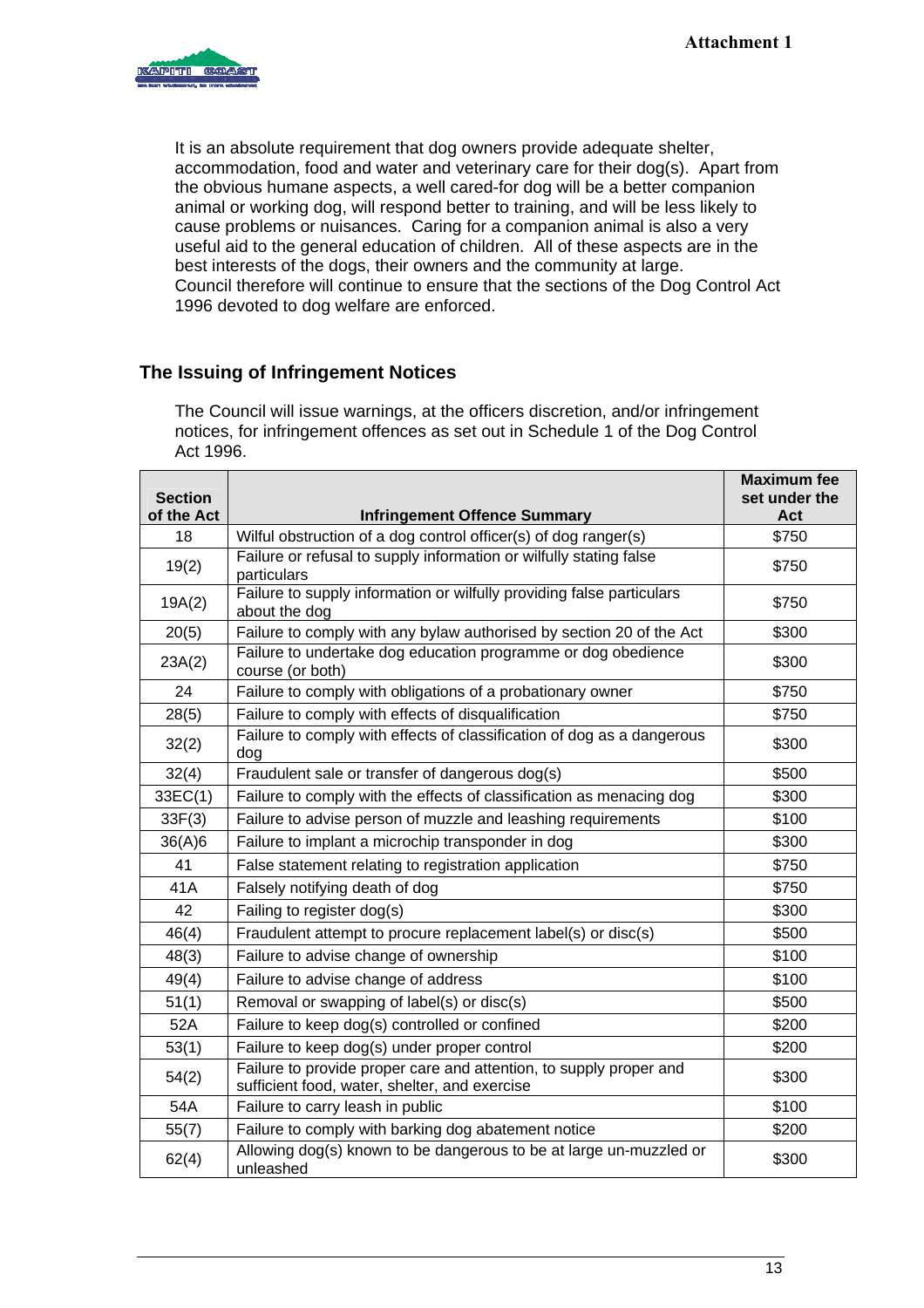<span id="page-13-0"></span>

| <b>Section</b> |                                                       | <b>Maximum fee</b><br>set under the |
|----------------|-------------------------------------------------------|-------------------------------------|
| of the Act     | <b>Infringement Offence Summary</b>                   | Act                                 |
| 62(5)          | Failure to advise of muzzle and leashing requirements | \$100                               |
| 72(2)          | Releasing dog from custody                            | \$750                               |

# **Dog Shelter**

The Council policy in relation to impounding and release of dogs is:

- a) Where a dog is claimed by its owner the dog will not be released from the shelter until all fees and charges have been paid or appropriate arrangements for payment made and all other requirements in accordance with the Dog Control Act 1996 are met.
- b) Where a dog is released from the Council's dog shelter to a new owner, the new owner is not required to pay a standard release fee, but is required to pay the cost of registration.
- c) Council will make every effort to re-home unclaimed dogs that pass a temperament test.

Fees are reviewed and set annually by Council resolution, and are scaled depending on whether the dog is registered and if it has been impounded before. Owners will also incur a standard daily dog sustenance fee for each day the dog is held in custody.

# **Neutering of Dogs**

Any dog classified as menacing by the Kapiti Coast District Council or any other Council in accordance with section 33A or 33C of the Dog Control Act 1996 must be neutered. These requirements are set out in sections 33E and 33EB of the Dog Control Act 1996.

The owner of a dog classified as menacing must, if required by the Council, produce a veterinary certificate showing the dog has been neutered or that it is unfit to neuter before a certain date.

This policy applies to all dogs classified as menacing, except where, on written veterinary advice, conducting this procedure will present a significant health risk to the dog. The Council shall receive a certificate stating when this procedure could be conducted. In all cases the classification documents served on the owner of a menacing dog will advise them whether it is necessary for the dog to be neutered. Owners must comply within 1 month of the classification.

# **Dangerous and Menacing Dogs**

Problems exist with a small section of the dog population, which pose a significant threat to the community through aggressive behaviour. These are the dogs that attack or threaten people or animals causing injury, damage or distress. It is important that where dogs are identified (through their behaviour) as dangerous or menacing that the appropriate actions are taken to control them.

Council shall classify dangerous dogs, in accordance with the provisions of the Dog Control Act 1996. The owner of a dangerous dog shall: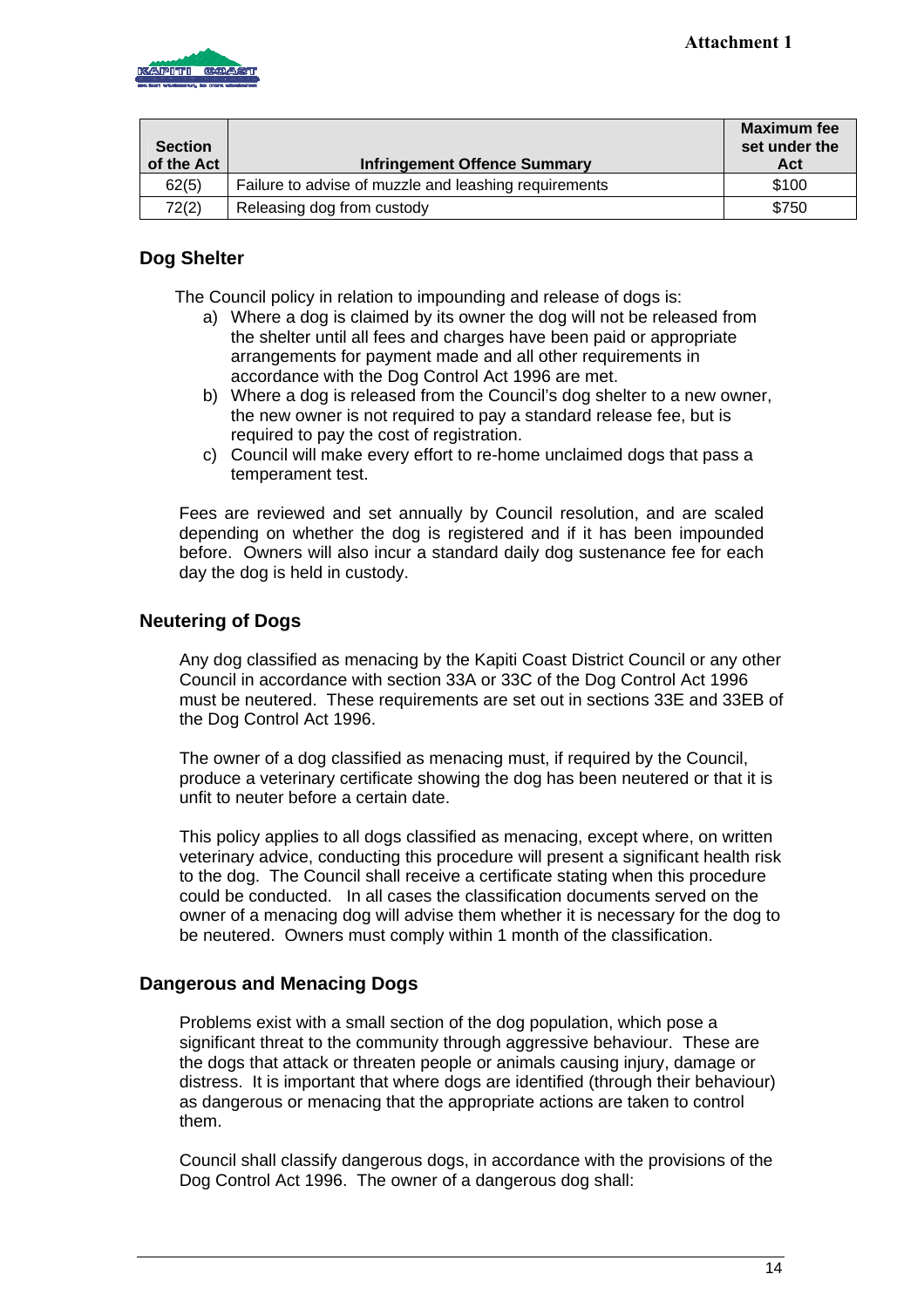<span id="page-14-0"></span>

- be given notice of the dog's classification in writing:
- be allowed to object to the classification and be heard:
- comply with the requirements of the Act to keep the dog fenced in, muzzled/caged when in public and have the dog neutered;
- pay a surcharge of 150% on dog control fees;
- not dispose of the dog to any person without Council prior written approval;
- advice any person in possession of the dangerous/menacing dog of the requirement to muzzle, cage and leash the dog when in public; and
- ensure the dog is micro-chipped

Section 33A of the Dog Control Amendment 2003 allows Council to classify dogs as menacing. Section 33C requires the Council must classify the breeds or types listed in Schedule 4 of the Act as menacing. Council shall classify menacing dogs in accordance with the provisions of the Dog Control Amendment Act 2003. The owner of a menacing dog shall:

- be give written notice of the dog's classification in the form prescribed;
- be allowed to object to the classification and be heard;
- comply with the requirements of the Act to keep the dog muzzled/caged when in public and may be required to have the dog neutered;
- advise the person in possession of the menacing dog of the requirement to muzzle/cage the dog when in public; and
- ensure that the dog is micro-chipped

The Council must also classify dogs belonging to the breed or type listed in Schedule 4 of the Dog Control Amendment Act 2003 as menacing. Those breeds or types of dog currently listed are as follows:

- Breed of Dog: Brazilian Fila, Dogo Argentine, Japanese Tosa
- Type of Dog: American Pit Bull Terrier

#### **Permits**

In order to ensure improved dog control, dog welfare and security against dangerous dogs, Council will introduce a permit system. These will impose conditions upon owners wishing to continue to keep Dangerous or Restricted dogs. For example, the Special Licence may require higher standards of fencing and more secure gates on properties where such dogs reside, or that the dogs be fitted with dog identification microchips or wear muzzles when being exercised. Special Licenses would also be required for:

- ownership of more than two dogs
- operation of a boarding kennel
- medical exemptions of dogs.

There will be a fee imposed for processing and issuing a permit.

#### **Micro-chipping Dogs**

Where a dog is classified as dangerous or menacing, or from 01 July 2006 it is registered for the first time or is impounded, the owners must provide permanent identification of the dog by arranging for the dog to be properly implanted with an approved microchip.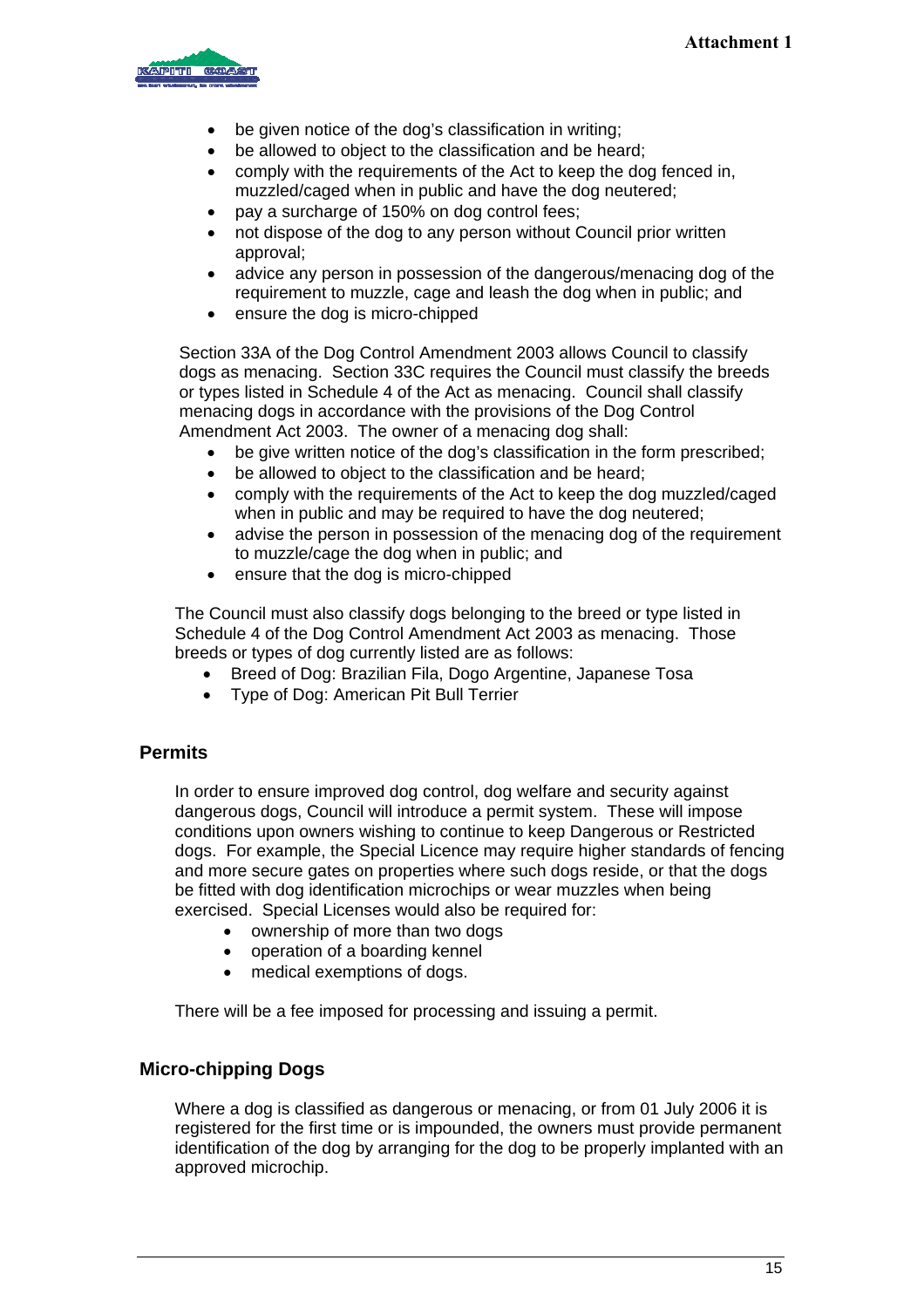<span id="page-15-0"></span>

In management of the introduction and implementation of micro-chipping dogs, Council will employ the following:

- require that owners of dangerous or menacing dogs implant a microchip in the dog;
- require that a dog first registered after 01 July 2006 is implanted with a microchip;
- require that an unregistered dog impounded from 01 July 2006 is implanted with a micro-chip before release;
- require that a dog impounded for the second time from 01 July 2006 is implanted with a microchip before release;
- issuing of a warning or infringement notice;
- seizure for non-compliance; and
- prosecution

### **Enforcement of Dog Control**

The following clauses have been adopted by the Council and incorporated into the Kapiti Coast District Council Dog Control Bylaw 2008 to ensure:

- the health and safety of citizens and dogs throughout the community; and
- hygienic and healthy practices of dog care and control are maintained throughout public places
- (a) Dogs on public roads, which include footpaths and private ways, are to be under leash control by a person capable of controlling the dog. Leashes should not be excessively long (i.e. less than 2 metres) and should be properly attached to a correctly fitting collar or harness (section 20(1)(b) and (c) of the Act).
- (b) Dogs on public places, unless categorised as a no-dog or dog off-leash zone should be kept on-leash at all times (section 20(1)(c) of the Act).
- (c) The Council may, by Special Consultative Procedure, declare any public place a no-dog, dog on-leash or dog off-leash area (sections 20(1)(a), 20(1)(b) and 20(1)(d))
- (d) A Council permit needs to be issued to authorize anyone to keep two or more dogs on any property zoned commercial, industrial, residential or any rural residential areas less that one acre in size. There are a number of exemptions, such as: dogs kept for working purposes, dogs that assist people with disabilities, dog breeders operating with a Kapiti Coast District Council Resource Consent and veterinary premises for example.
- (e) Dogs on open trays of vehicles or left within enclosed vehicles must be well restrained and not left in circumstances that could lead to their danger or discomfort (section 20(1)(l) of the Act).
- (f) Bitches in season are to be appropriately confined so that they are unable to wander at large on any private or public place (section 20(1)(l) and section 20 (1)(i) of the Act).
- (g) Native, indigenous or protected wildlife can be sensitive to threats by predators (including dogs) which can damage or cause distress to both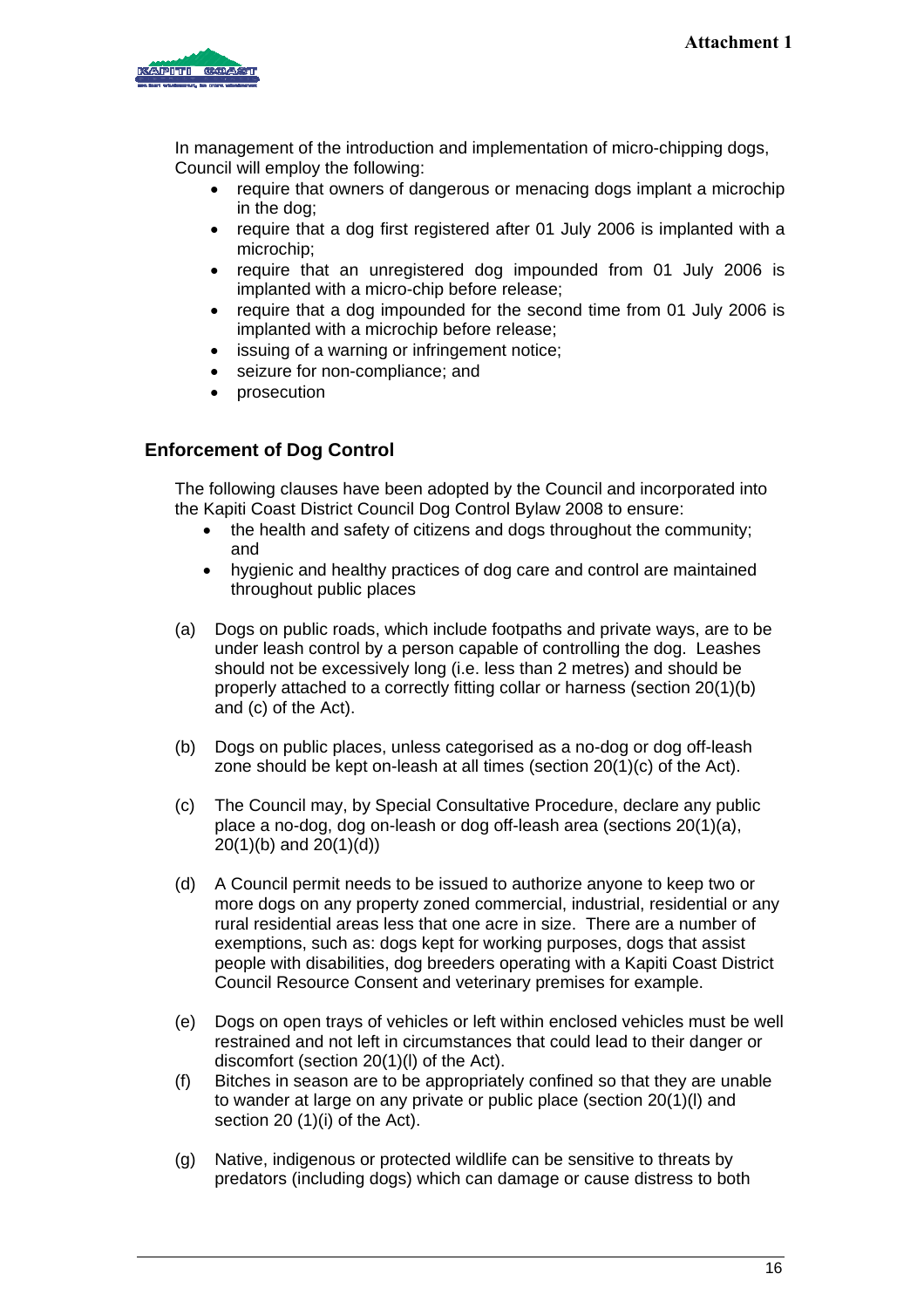<span id="page-16-0"></span>

wildlife populations and habitat. When it is identified that dogs will have a significant negative effect on wildlife or their habitats access for dogs may be restricted (section 20(1)(l) of the Act).

- (h) An owner of a dog which defecates in a public place or on any land other than that occupied by that person is required to remove the deposited faeces from that land or place immediately (section 20(1)(h)). (Note: the Dog Control Act 1996 also defines the owner as the person in charge.)
- (i) Dogs are prohibited from being closer that 10 metres from any children's playground equipment whether temporarily or permanently erected in any public place (section 20(1)(l) of the Act).
- (j) Dog are prohibited inside the marked boundary of all sports fields at all times (section 20(1)(l) of the Act).
- (k) The Council will erect appropriate warning signs and install disposal bins at various locations to assist dog owners in complying with the bylaws (section  $20(1)(I)$  of the Act).

# **Categories of Dog Control areas**

The Kapiti Coast District Council recognises the need for adequate areas for dog exercise. To achieve this, the Council will continue to work toward ensuring that:

- dogs and their owners are provided with access to public places which fairly represent the proportion of dog owners in the community;
- that dog exercise areas will be considered in the Open Places Strategy for the District;
- dogs and their owners have access to public places which allows for their reasonable recreational and exercise needs whilst ensuring that danger, distress and nuisance to the rest of the community is minimised; and
- where possible, dog owners have on-leash 'right of passage' with their dogs through otherwise no-dog areas (i.e. specified on-leash zone access corridors will be allowed for access between off-leash and onleash zones separated by no-dogs zones).

Three basic categories of Dog Access Zone are provided for in the Policy:

| No-Dog Zone                      | Dogs not allowed under any circumstances           |
|----------------------------------|----------------------------------------------------|
| (Prohibited Zone)                |                                                    |
| <b>On-leash Zone (Controlled</b> | Dogs allowed only when under a leash or lead       |
| Zone)                            | control                                            |
| <b>Off-leash Zone (Exercise)</b> | Dogs allowed to run freely, but under direct voice |
| Zone)                            | and visual control at all times                    |

There are times of the year when it may be inappropriate to allow access of dogs to certain zones. For example, in mid summer, during school holidays or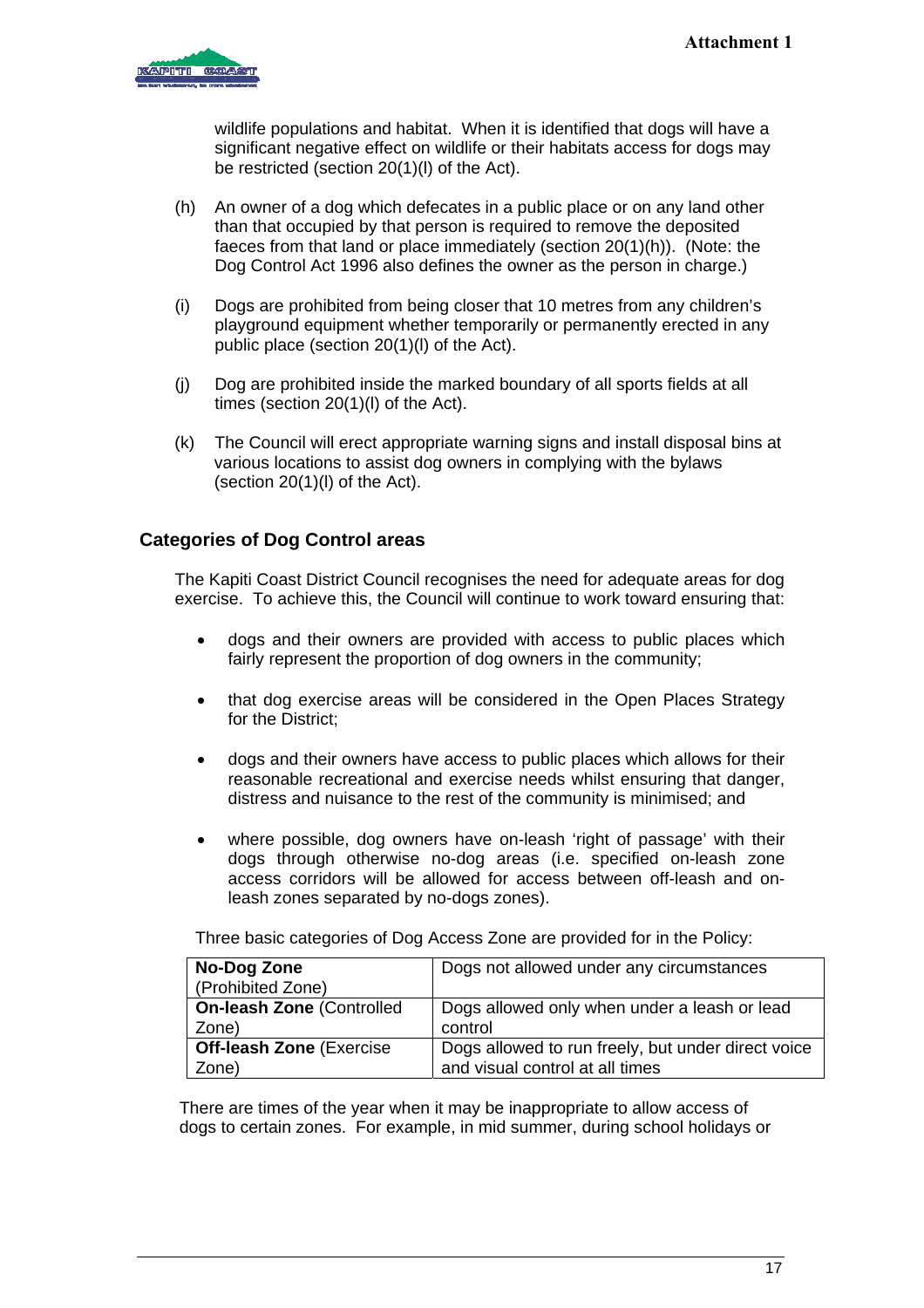<span id="page-17-0"></span>

when an organised event<sup>[1](#page-17-1)</sup> is being held, it is reasonable to expect the most popular central beach or park and reserve areas to either be on-leash or no-dog zones.

Reducing dog access during peak times will allow the unimpeded enjoyment of busy public places by family groups, and help to minimise problems caused by dogs fouling public recreation areas.

No-dog zoning may therefore be applied only during the busiest holiday periods, reverting to on-leash zoning for the rest of the year. Similarly, it may be appropriate for no-dog zoning to be applied for specific events, such as cultural or sports events, in specified areas.

# **Walking a dog in an Off-Leash Public Place**

If walking a dog in an area that is designated off-leash the dog-walker may elect to exercise his/her dog off its leash to run free. It is the dog walker's choice, and his/her responsibility to maintain direct control over their dog at all times. Direct control means that the dog walker must keep the dog within his/her direct vision and voice range at all times so that the dog will immediately return upon hearing a voice or whistle command.

When exercising a dog off-leash, it is good practice when encountering other people, dogs or animals, to call the dog back and put it on its leash until a safe distance has been re-established*.* 

### **Dog Areas defined under the Conservation Act 1987 or National Parks Act 1980**

Dog access is also affected by the Conservation Act 1987 and the National Parks Act 1980. Permits are required before dogs can be allowed access into specified areas of land affected by these two additional Acts. The Wellington Conservancy of the Department of Conservation is responsible for this function and the attached maps in this Policy will identify the areas where these additional limitations apply.

#### **Access Corridors**

Designated Access Corridors will also be established. These corridors will have on-leash status and will allow dogs and their owners to pass across no-dog zones to reach off-leash or on-leash zones.

#### **Exemptions**

 $\overline{a}$ 

Exemption applications for certain dogs who cannot comply with the Kapiti Coast District Council Dog Bylaw will be considered by the Kapiti Coast District Council

<span id="page-17-1"></span><sup>&</sup>lt;sup>1</sup> For the purposes of this Policy and the Kapiti Coast District Council Dog Control Bylaw 2008, an organised event means a planned sporting or cultural event held by a club, school, or other organised body.